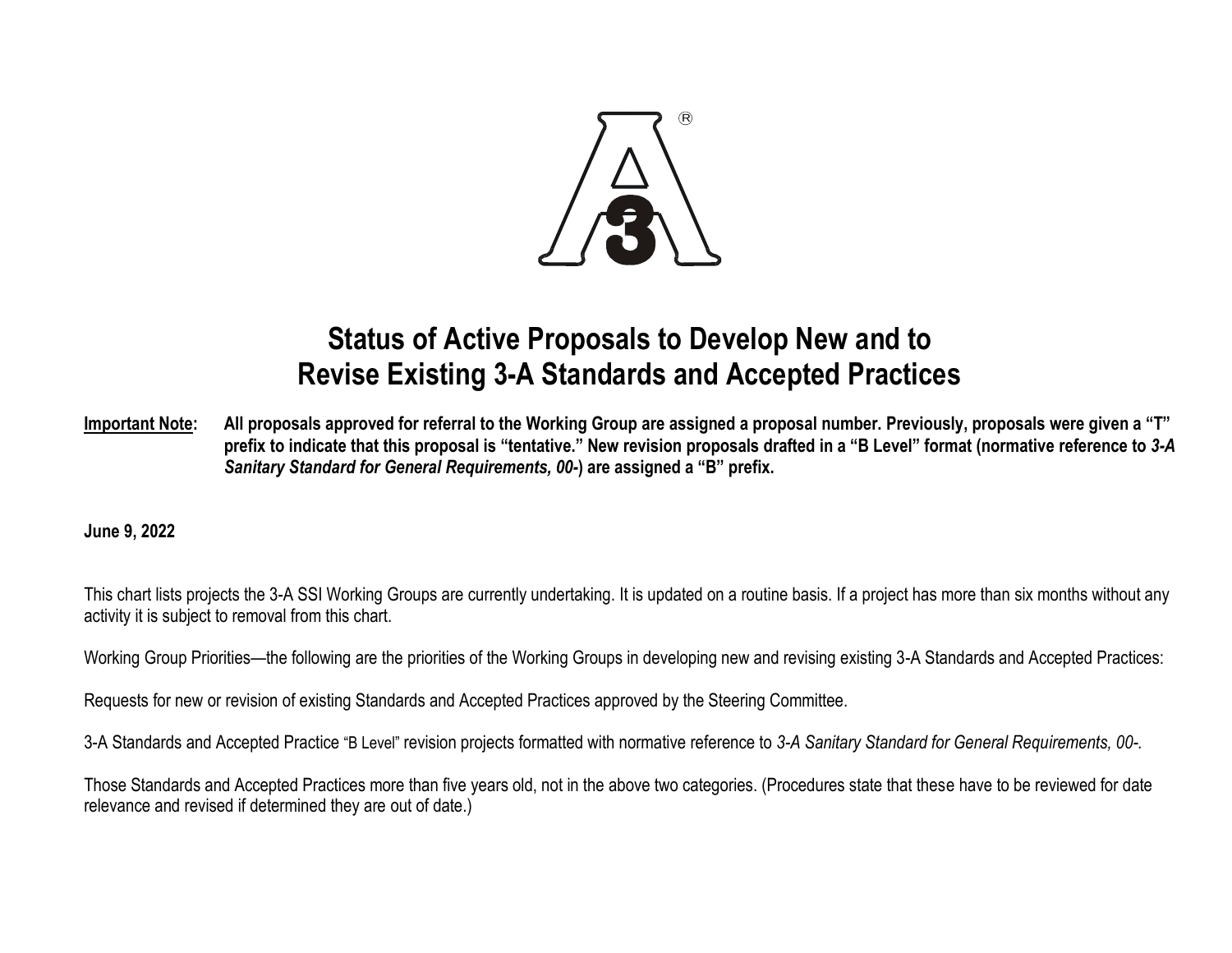## **Current List of Standards/Accepted Practices and Their Assigned Work Group**

| WG | <b>Name</b>                 | <b>Standards</b>                                                                                                                                                   |
|----|-----------------------------|--------------------------------------------------------------------------------------------------------------------------------------------------------------------|
|    | Vessels                     | 01-, $*05$ -, 22-, 24-, 25-, 29-, $*32$ -, $*78$ -, 84-                                                                                                            |
| 2  | Fillers                     | $*17$ -, $*23$ -, $*27$ -                                                                                                                                          |
| 3  | Fittings & Valves           | $*33-$ , $*42-$ , $51-$ , $52-$ , $*53-$ , $54-$ , $55-$ , $56-$ , $57-$ , $*58-$ , $59-$ , $60-$ , $62-$ , $*63-$ , $64-$ , $65-$ , $68-$ , $82-$ , $85-$ , $95-$ |
| 4  | Pumps & Mixers              | $*02$ -, $*04$ -, 21-, 35-, 36-, 44-, 73-, 87-                                                                                                                     |
| 5  | <b>Heat Exchangers</b>      | $*11-, *12-, 19-, *31-, *61-$                                                                                                                                      |
| 6  | Conveyors                   | $39-$ , 41-, 75-, $*81-$ , $*88-$                                                                                                                                  |
| 7  | <b>Instruments</b>          | $*28$ -, $*46$ -, $*50$ -, $*74$ -                                                                                                                                 |
| 8  | Concentrating               | $16$ , *26, 34, 40, *45, 49, 607, 608, *610                                                                                                                        |
| 9  | Farm & Raw Milk             | $10-$ , 13-, $*30-$ , $*102-$ , 606-, 611-                                                                                                                         |
| 10 | Cheese & Butter             | $*38$ -, $*70$ -, 71-, 72-, $*83$ -                                                                                                                                |
| 11 | Process & Cleaning          | $101-, 603-, *605-$                                                                                                                                                |
| 12 | <b>Plant Support</b>        | $*103$ -, 604-, 609-, 612-                                                                                                                                         |
| 13 | Materials                   | $18 - 20$                                                                                                                                                          |
| 14 | <b>General Requirements</b> | $00 -$                                                                                                                                                             |

**\*** Indicates the Standard/Accepted Practice has been converted to "B Level" Format using the General Requirements Standard as the normative reference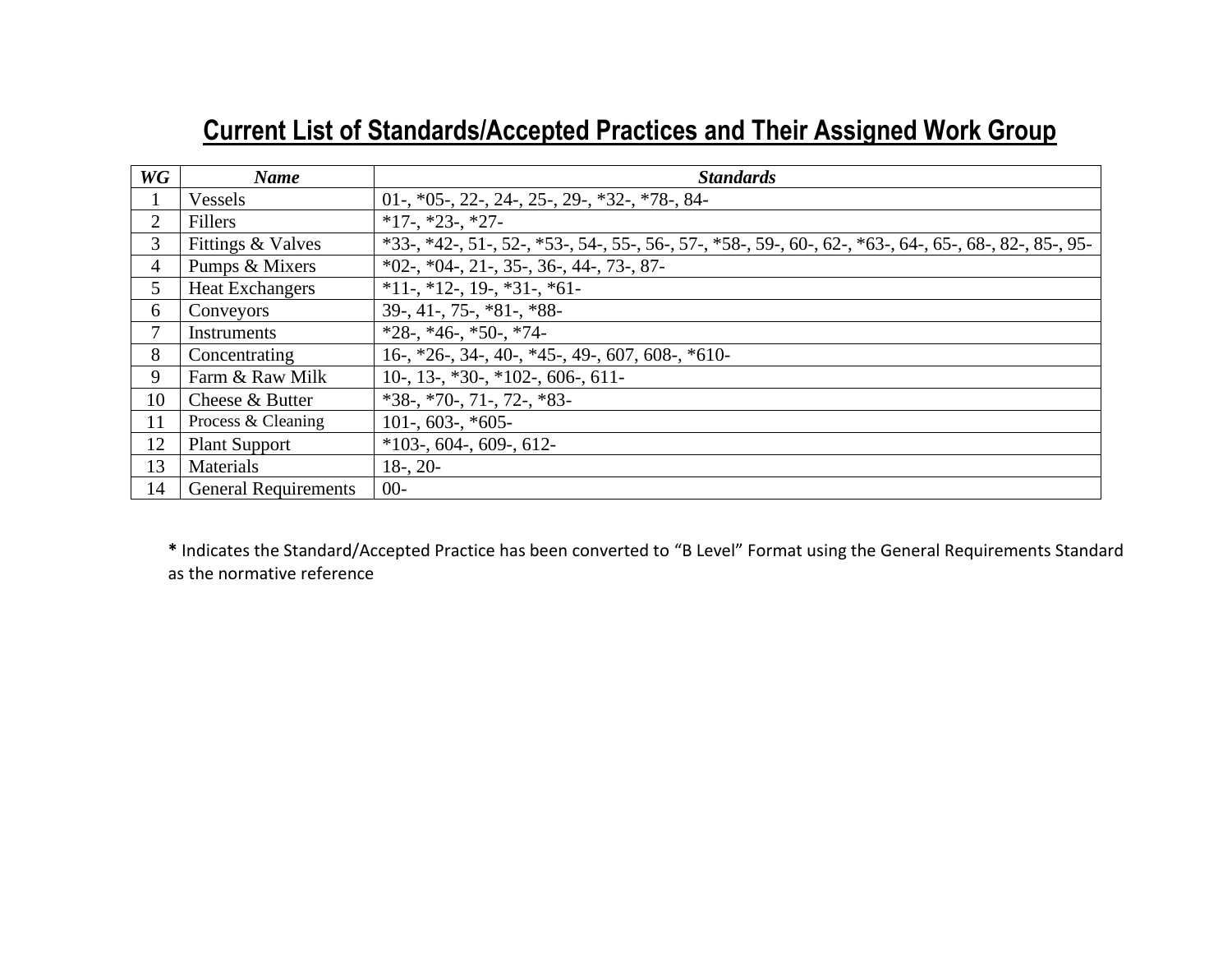## **Projects By Work Group**

## **General Requirements (formerly the Format & Style Manual) Work Group 14**

**IMPORTANT NOTE: 3-A Sanitary Standards, Inc. (3-A SSI) has moved to an "A- and B-level" document hierarchy. In January, 2011 the decision was made to discontinue Version 5 of the** *Format & Style Manual* **and move to developing the "A-Level- General Requirements Standard."**

**With an A/B level standards system, the general overall equipment sanitary requirements are contained in a master, or base, "A-level" General Requirements Standard. The technical requirements unique to the specific equipment within the scope of the standard are contained in the "B-level" Standard. (Each specific 3-A SSI equipment Standard has contained both the general and specific requirements before embracing the A- B-level methodology.) The decision was made to adopt this new A/B level format in order to streamline the revision and maintenance process.**

**3-A SSI developed the "A-level" Standard as an American National Standard to give greater credibility, recognition across multiple industries (ones where such Standards may not be available to further the public health), and to allow others to participate who normally would not be reached.**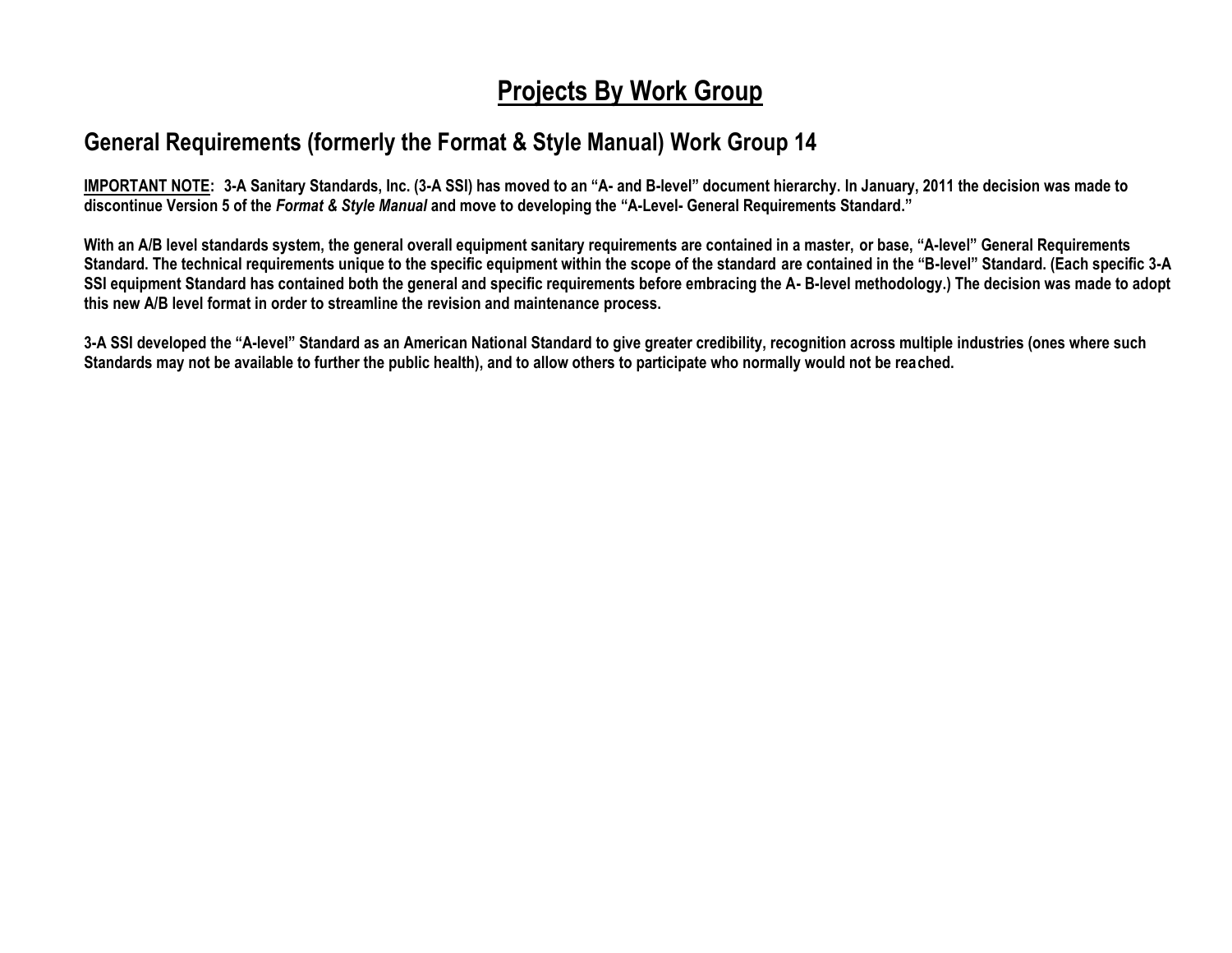| <b>Work Group Name</b>                                                                                                                           | 3-A Standard/AP                                           | <b>Document Leader</b>                                                                                                                              | <b>Status</b>                                                                                                                                                                                                                              |
|--------------------------------------------------------------------------------------------------------------------------------------------------|-----------------------------------------------------------|-----------------------------------------------------------------------------------------------------------------------------------------------------|--------------------------------------------------------------------------------------------------------------------------------------------------------------------------------------------------------------------------------------------|
|                                                                                                                                                  |                                                           |                                                                                                                                                     |                                                                                                                                                                                                                                            |
| #1: Vessels<br>Chair:<br><b>Steve McWilliams</b><br><b>Walker Stainless Steel</b><br><b>Vice Chair:</b><br>Vacant                                | A. 22-08, Silo-Type Storage<br>Tanks                      | B-22-08-A Silo-Type Storage<br>Tanks:<br>Kyle Brown<br>Feldmeier Equipment<br>kbrown@feldmeier.com                                                  | B-22-08-A Silo-Type Storage Tanks:<br>WG meetings and drafting in progress. Draft for comment due<br>11/12; Comments received; Webinars for review and resolution<br>of comments for a final draft in progress.                            |
|                                                                                                                                                  |                                                           |                                                                                                                                                     |                                                                                                                                                                                                                                            |
| #2: Fillers<br><b>Chair:</b><br>Jean Delisi<br><b>Consultant for Tetra Pak</b><br><b>Vice Chair:</b><br>Frank DiMattei<br>Hy-Tech Solutions, LLC | A. Pending                                                | 5-year review of 17-13 due<br>5/2025                                                                                                                | All Standards revised to "B Level"- no requests for revision<br>received.                                                                                                                                                                  |
|                                                                                                                                                  |                                                           |                                                                                                                                                     |                                                                                                                                                                                                                                            |
| #3: Valves & Fittings<br><b>Chair Pro-Tem:</b><br><b>Terry Gardner</b><br>Alfa Laval, Inc.<br><b>Vice Chair:</b><br>Vacant                       | A. 68-00 Ball-Type Valves                                 | <b>B-68-00-A Ball-Type Valves</b><br><b>Bob Carroll</b><br><b>Inline Industries</b><br>bcarroll@ballvalve.com                                       | <b>B-68-00-A Ball-Type Valves:</b><br>B-68-00-A review via Webinar sessions restarted with<br>additional drawings for WG review.                                                                                                           |
|                                                                                                                                                  |                                                           |                                                                                                                                                     |                                                                                                                                                                                                                                            |
| #4: Pumps & Mixers<br>Chair:<br>Lyle Clem<br><b>Electrol Specialties Co</b><br><b>Vice Chair:</b>                                                | A. 21-01, Centrifugal<br><b>Separators and Clarifiers</b> | <b>B-21-01-A Centrifugal</b><br><b>Separators and Clarifiers</b><br><b>Reinhard Moss</b><br><b>GEA Westfalia Separator</b><br>reinhard.moss@gea.com | <b>B-21-01-A Centrifugal Separators and Clarifiers:</b><br>Original WG Ballot for B-21-01-A completed and resolution of<br>comments issued in Final WG Ballot Report. Original SC Ballot<br>completed and resolution of comments complete. |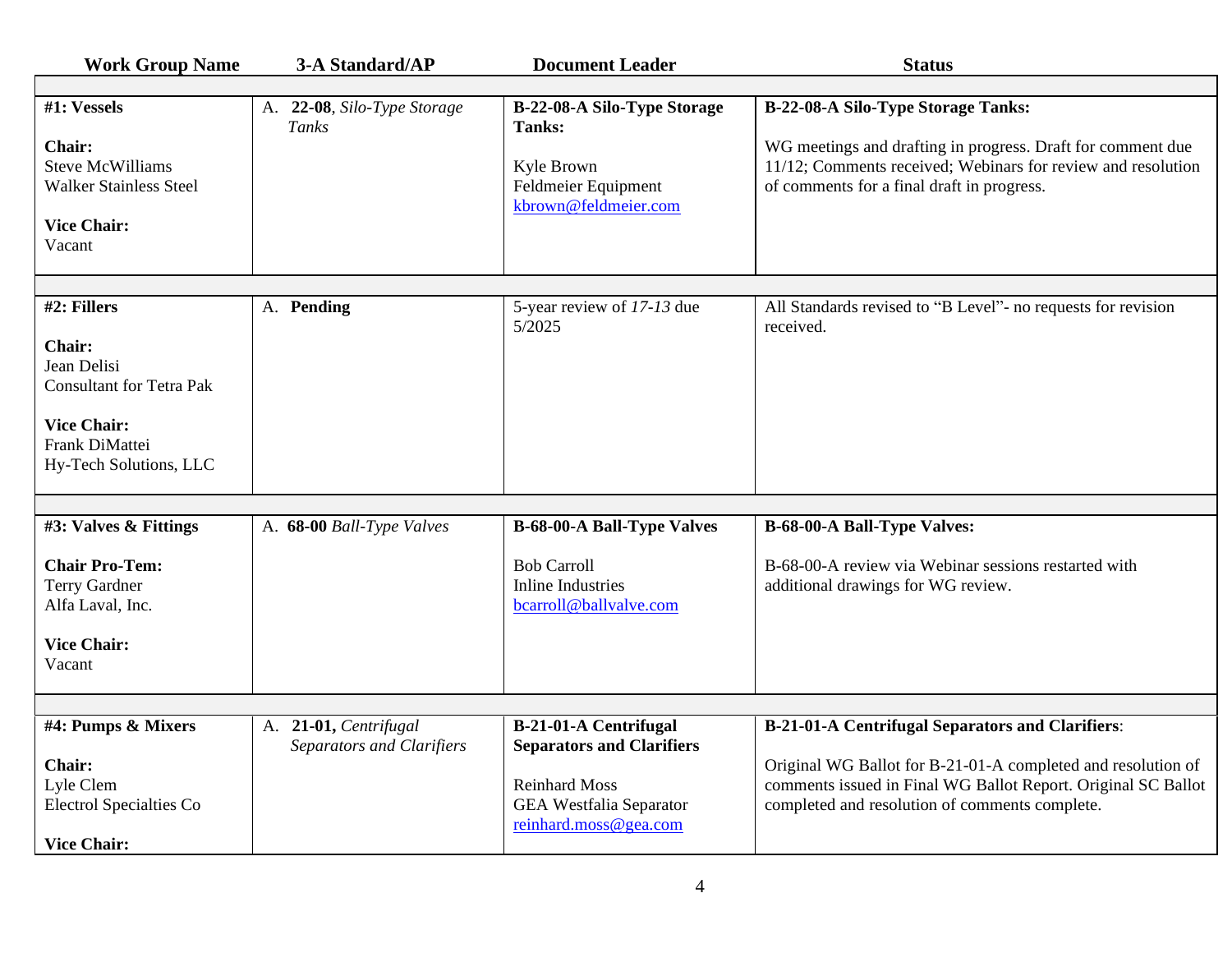| <b>Work Group Name</b>                                                                                                                  | 3-A Standard/AP                                                                                     | <b>Document Leader</b>                                                                                                                                                                | <b>Status</b>                                                                                                                                                                                                                                                                                                                                                                                                                                                                                                                            |  |
|-----------------------------------------------------------------------------------------------------------------------------------------|-----------------------------------------------------------------------------------------------------|---------------------------------------------------------------------------------------------------------------------------------------------------------------------------------------|------------------------------------------------------------------------------------------------------------------------------------------------------------------------------------------------------------------------------------------------------------------------------------------------------------------------------------------------------------------------------------------------------------------------------------------------------------------------------------------------------------------------------------------|--|
| Scott Haman<br><b>Fristam Pumps</b>                                                                                                     |                                                                                                     |                                                                                                                                                                                       |                                                                                                                                                                                                                                                                                                                                                                                                                                                                                                                                          |  |
|                                                                                                                                         |                                                                                                     |                                                                                                                                                                                       |                                                                                                                                                                                                                                                                                                                                                                                                                                                                                                                                          |  |
| #5: Heat Exchangers<br>Chair:<br>Mike Schopp,<br><b>Pick Heaters</b><br><b>Vice Chair:</b><br>Curt Hagen,<br><b>SPX Flow Technology</b> | A. B-19-07-A, Batch and<br>Continuous Freezers for Ice<br>Cream, Ices and Similarly<br>Frozen Foods | B-19-07-A, Batch and<br><b>Continuous Freezers for Ice</b><br><b>Cream, Ices and Similarly</b><br><b>Frozen Foods</b><br>Pending                                                      | B-19-07-A, Batch and Continuous Freezers for Ice Cream,<br><b>Ices and Similarly Frozen Foods:</b><br>Document Leader and first review meeting<br>planning in progress.                                                                                                                                                                                                                                                                                                                                                                  |  |
|                                                                                                                                         |                                                                                                     |                                                                                                                                                                                       |                                                                                                                                                                                                                                                                                                                                                                                                                                                                                                                                          |  |
| #6: Conveyors & Feeders<br>Chair:<br>Scott Lodermeier<br><b>Powder Process-Solutions</b><br><b>Vice Chair:</b><br>Vacant                | A. B-41-03-A, Mechanical<br>Conveyors for Dry Milk and Dry<br><b>Milk Products</b>                  | B-41-03-A, Mechanical<br><b>Conveyors for Dry Milk and</b><br><b>Dry Milk Products</b><br>Frank DiMattei<br>Hy-Tech Solutions, LLC<br>frankd@hytechcce.com                            | B-41-03-A, Mechanical Conveyors for Dry Milk and Dry<br><b>Milk Products:</b><br>Webinar sessions in progress for review of final draft<br>comments.                                                                                                                                                                                                                                                                                                                                                                                     |  |
|                                                                                                                                         | <b>B. B-617-00-A, Pneumatic</b><br>Conveyors for Dry Milk and Dry<br><b>Milk Products</b>           | B-617-00-A, Pneumatic<br><b>Conveyors for Dry Milk and</b><br><b>Dry Milk Products</b><br>Scott Lodermeier<br><b>Powder Process-Solutions</b><br>slodermeier@powder-<br>solutions.com | B-617-00-A, Pneumatic Conveyors for Dry Milk and Dry<br><b>Milk Products:</b><br>Project was on hold until the release of the General<br>Requirements Standard. Now available, 39-01 Pneumatic<br>Conveyors for Dry Milk and Dry Milk Products was previously<br>approved for referral to WG6 for conversion to an Accepted<br>Practice on July 10, 2012. Post approval of Proposal B-617-00-<br>A, Standard 39-01 will be rescinded. Members agreed to<br>postpone this project until SMEs were identified to conduct<br>revision work. |  |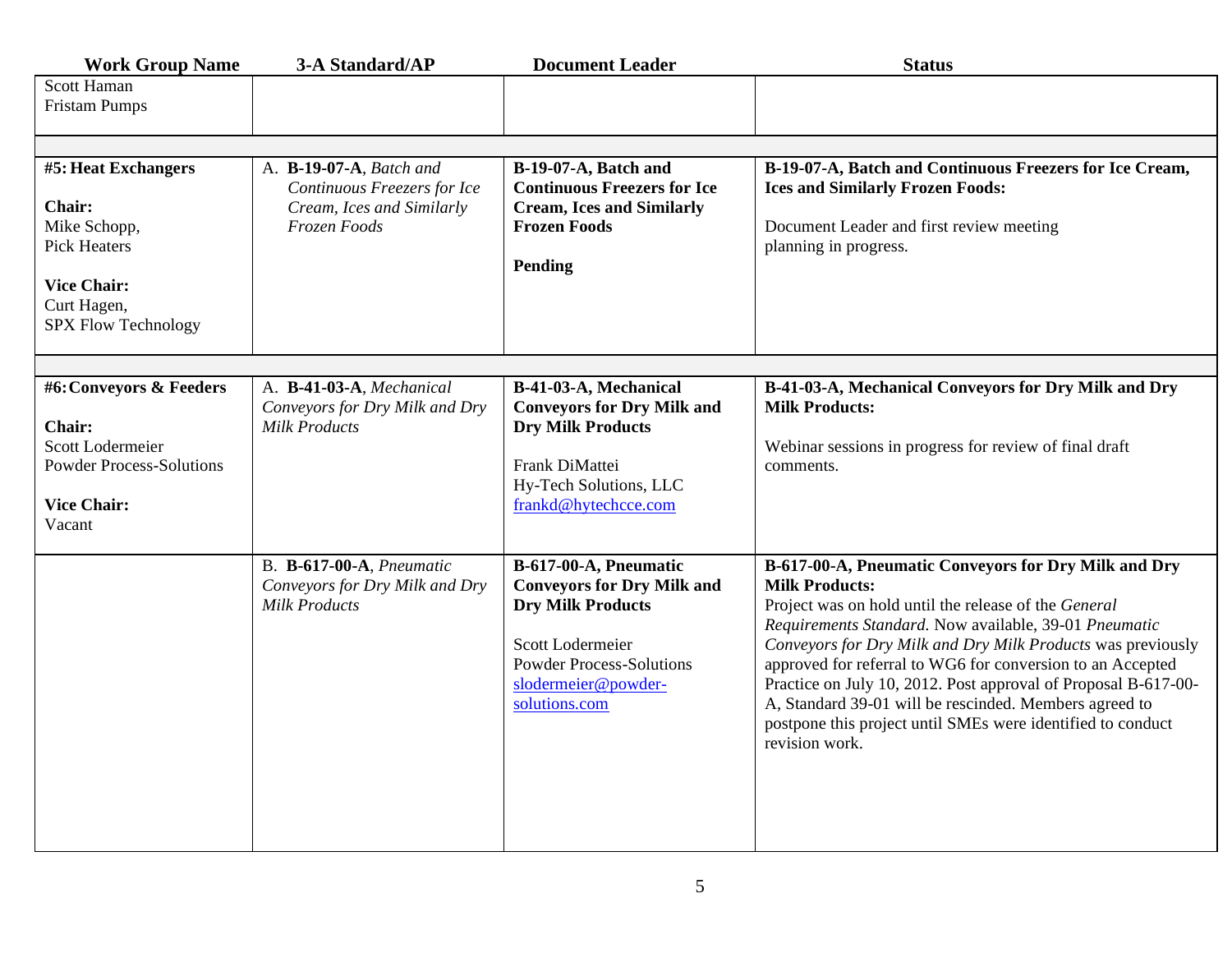| <b>Work Group Name</b>                                                         | 3-A Standard/AP                                                                | <b>Document Leader</b>                                                             | <b>Status</b>                                                                                                                                                                                                                                          |
|--------------------------------------------------------------------------------|--------------------------------------------------------------------------------|------------------------------------------------------------------------------------|--------------------------------------------------------------------------------------------------------------------------------------------------------------------------------------------------------------------------------------------------------|
|                                                                                |                                                                                |                                                                                    |                                                                                                                                                                                                                                                        |
| #7: Instruments<br>Chair:<br><b>Nick Williams</b>                              | A. B-46-04-A, Refractometers<br>and Energy Absorbing Optical<br><b>Sensors</b> | B-46-04-A, Refractometers and<br><b>Energy Absorbing Optical</b><br><b>Sensors</b> | B-46-04-A, Refractometers and Energy Absorbing Optical<br><b>Sensors:</b>                                                                                                                                                                              |
| Anderson-Negele                                                                |                                                                                | Pending Document Leader                                                            | Pending Document Leader approval/acceptance.                                                                                                                                                                                                           |
| <b>Vice Chair:</b><br><b>Jeff Brand</b><br><b>VEGA</b>                         |                                                                                |                                                                                    |                                                                                                                                                                                                                                                        |
|                                                                                |                                                                                |                                                                                    |                                                                                                                                                                                                                                                        |
| #8: Concentrating<br>Equipment                                                 | A. 40-04, Bag Collector:                                                       | <b>B-40-04-A Bag Collector:</b>                                                    | B-40-04-A Bag Collector:                                                                                                                                                                                                                               |
| <b>Chair:</b><br>Dr. Ron Thompson<br><b>Continental Dairy Facilities</b>       |                                                                                | Steve Barduson, Tetra Pak<br>steve.barduson@tetrapak.com                           | The Document Leader and WG Members are reviewing "B<br>Level" conversion draft and comments. Webinar sessions in<br>progress.                                                                                                                          |
| <b>Vice Chair:</b><br>Brook Sherman, Ecolab                                    |                                                                                |                                                                                    |                                                                                                                                                                                                                                                        |
|                                                                                |                                                                                |                                                                                    |                                                                                                                                                                                                                                                        |
| #9: Farm/Raw Milk                                                              | A. 13-11, Farm Milk Cooling<br>and Holding Tanks                               | <b>B-13-11-A Farm Milk Cooling</b><br>and Holding Tanks:                           | <b>B-13-11-A Farm Milk Cooling and Holding Tanks:</b>                                                                                                                                                                                                  |
| Chair:<br>Mike Kelley<br>Paul Mueller Company                                  |                                                                                | Mel Jolly,<br><b>International Business Consulting</b><br>jmeljolly@msn.com        | An Ad Hoc WG was established for review of test methods for<br>outlet extensions for AMIs. Test data reviewed. WG meetings<br>and drafting in progress. Final draft review complete and<br>Original WG Ballot was unsuccessful. Resolution of Comments |
| <b>Vice Chair:</b><br>Mel Jolly<br><b>International Business</b><br>Consulting |                                                                                |                                                                                    | in progress.                                                                                                                                                                                                                                           |
|                                                                                |                                                                                |                                                                                    |                                                                                                                                                                                                                                                        |
| #10: Cheese & Butter<br>Equipment<br><b>Chair:</b>                             | A. 71-01, Italian-Type Pasta<br>Filata Style Cheese<br>Moulders,               | B-71-01-A Italian-Type<br><b>Pasta Filata Style Cheese</b><br><b>Moulders:</b>     | B-71-01-A Italian-Type Pasta Filata Style Cheese Moulders:<br>Original WG Ballot completed. Resolution of comments<br>completed; Original SC Ballot in did not make quorum                                                                             |
|                                                                                |                                                                                |                                                                                    |                                                                                                                                                                                                                                                        |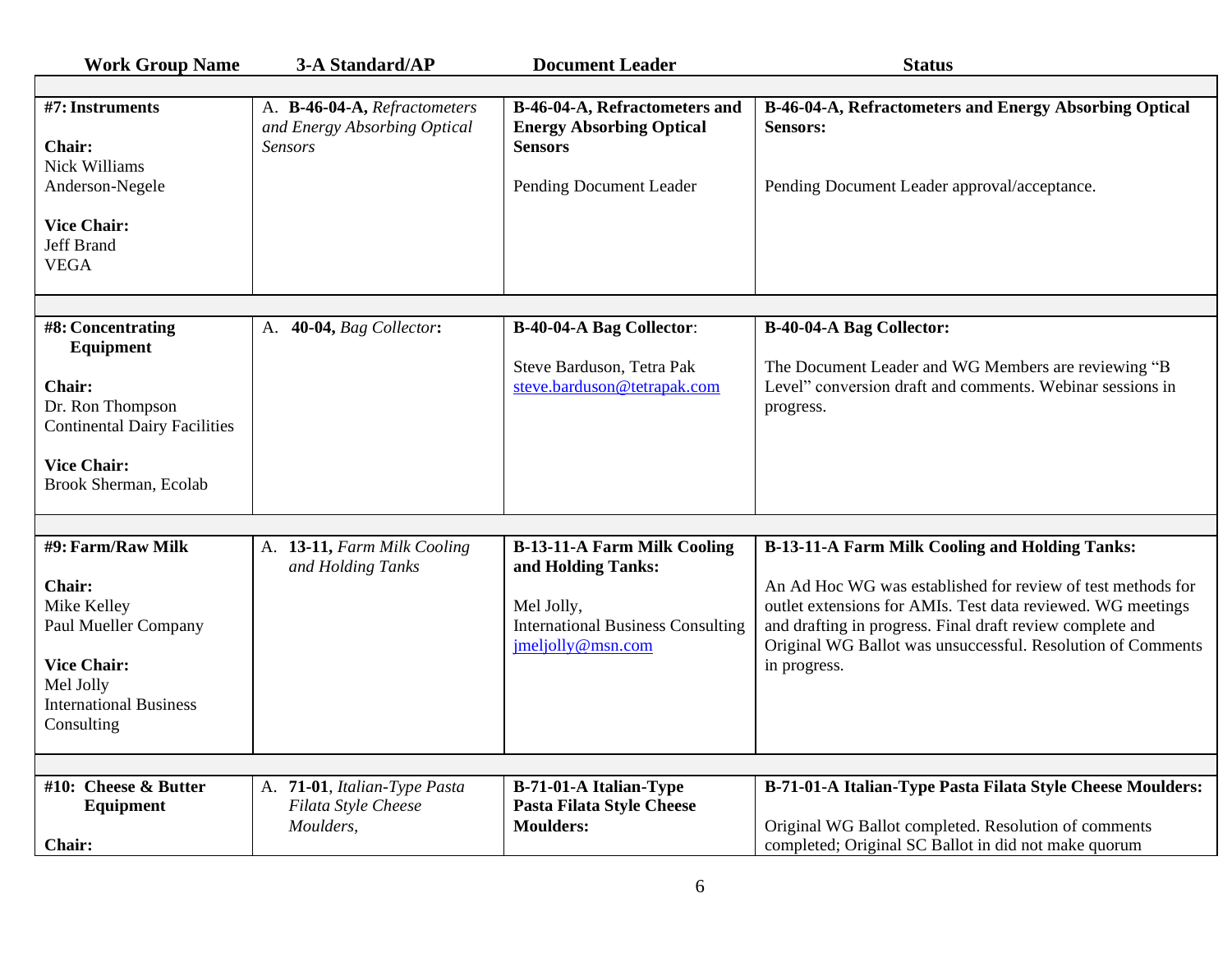| <b>Work Group Name</b>                                                                                                                                  | 3-A Standard/AP                                                                                                                                                              | <b>Document Leader</b>                                                                                                                                         | <b>Status</b>                                                                                                                                                                                                                                                                                                                                     |
|---------------------------------------------------------------------------------------------------------------------------------------------------------|------------------------------------------------------------------------------------------------------------------------------------------------------------------------------|----------------------------------------------------------------------------------------------------------------------------------------------------------------|---------------------------------------------------------------------------------------------------------------------------------------------------------------------------------------------------------------------------------------------------------------------------------------------------------------------------------------------------|
| <b>Shane Humphries</b><br><b>Advanced Process</b><br>Technologies<br><b>Vice Chair:</b><br>Paul Zeltzer<br>Land O'Lakes                                 |                                                                                                                                                                              | Mel Jolly,<br><b>International Business Consulting</b><br>imeljolly@msn.com                                                                                    | requirements and failed. The Working Group reviewed the draft,<br>made substantive changes and has issued the draft for Original<br>WG Ballot. Members recalled the WG Ballot and are<br>harmonizing B-71-01-A with B-72-01-A. The WG is working<br>on proposed language for a harmonized scope for submittal to<br>the Steering Committee.       |
|                                                                                                                                                         | B. 72-01, Italian-Type Pasta<br>Filata Style Moulded Cheese<br>Chillers,                                                                                                     | B-72-01-A Italian-Type<br>Pasta Filata Style Moulded<br><b>Cheese Chillers:</b><br>Mel Jolly,<br><b>International Business Consulting</b><br>jmeljolly@msn.com | B-72-01-A Italian-Type Pasta Filata Style Cheese Chillers:<br>On October 15, Members agreed to issue B Level format and<br>style drafted B-72-01-A (N229); Webinar Sessions are<br>proceeding. See above Project B-71-01-A.                                                                                                                       |
|                                                                                                                                                         |                                                                                                                                                                              |                                                                                                                                                                |                                                                                                                                                                                                                                                                                                                                                   |
| #11: Process & Cleaning<br><b>Systems</b><br><b>Chair:</b><br>Gabe Miller<br>Pi-Fs, Inc.<br><b>Vice Chair:</b><br>Lyle Clem<br>Electrol Specialties Co. | A. T-603-07-A, Sanitary<br>Construction, Installation,<br>Testing and Operation of<br>High-Temperature Short-<br>Time and Higher-Heat<br>Shorter-Time Pasteurizer<br>Systems | <b>B-603-07-A HTST/HHST</b><br><b>Pasteurizer Systems</b><br>Lyle Clem<br>Electrol Specialties Co.<br>lyleclem@att.net                                         | B-603-07-A HTST/HHST Pasteurizer Systems:<br>At the Annual Meeting 5/19 Members requested that this AP be<br>updated as quickly as possible to bring it up to date with the<br>current PMO. Target date of draft review May 2018. This<br>document will not reference the 3-A Sanitary Standards for<br>General Requirements, 00-. Draft pending. |
|                                                                                                                                                         |                                                                                                                                                                              |                                                                                                                                                                |                                                                                                                                                                                                                                                                                                                                                   |
| #12: Plant Support<br><b>Systems</b><br><b>Chair:</b><br>Craig Reinhart<br><b>Reinhart Consulting LLC</b><br><b>Vice Chair:</b><br>Open                 | A. B-604-05-A, Supplying Air<br><b>Under Pressure</b>                                                                                                                        | B-604-05-A, Supplying Air<br><b>Under Pressure:</b><br>Scott Grimes, Donaldson<br>scott.grimes@donaldson.com                                                   | <b>B-604-05-A Supplying Air Under Pressure:</b><br>Original WG Ballot unsuccessful. Resolution of comments in<br>Progress.                                                                                                                                                                                                                        |